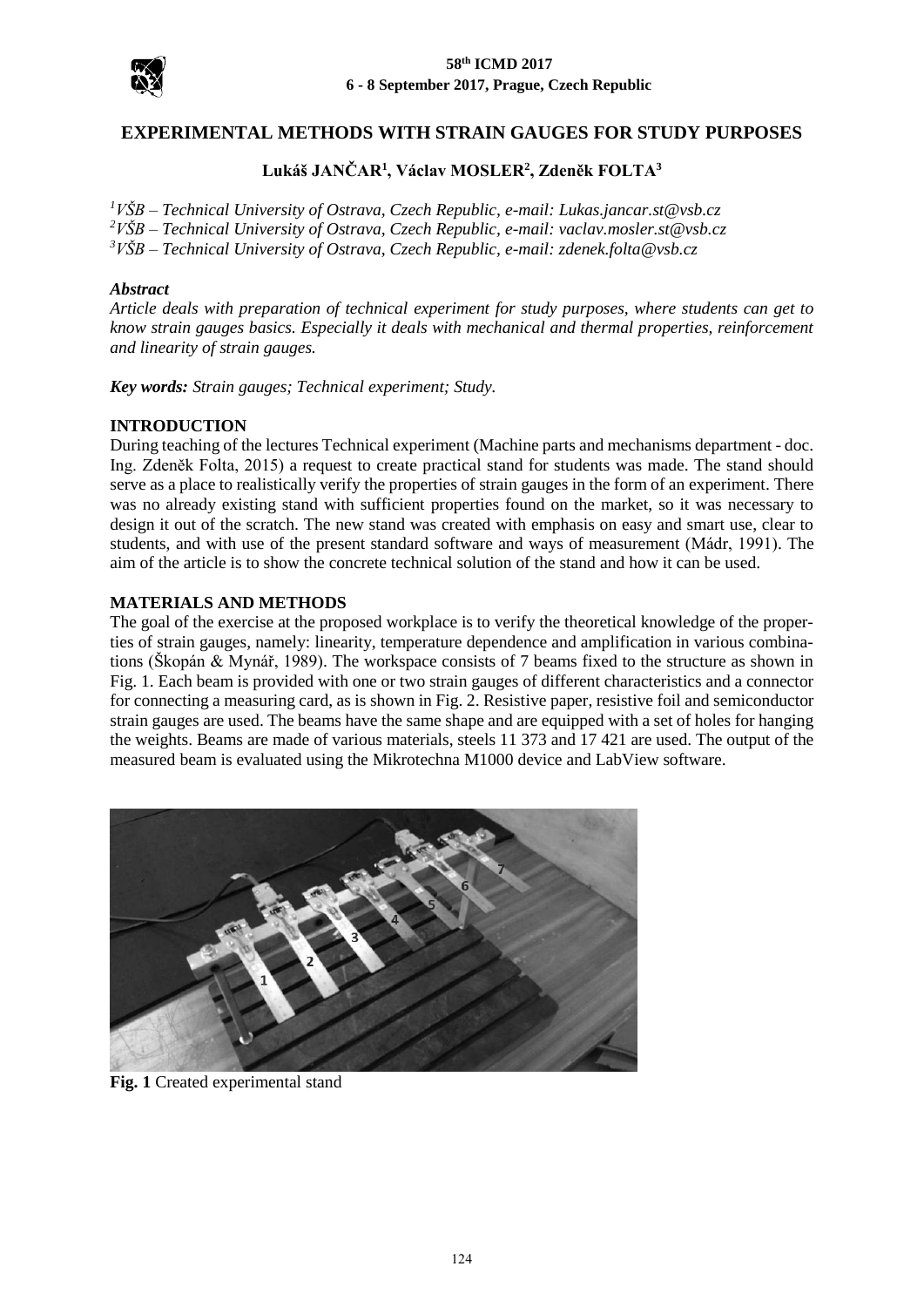



**Fig. 2** Location of the strain gauge and its connection

The practice on the stand itself consists of several parts. The first is to determine the bending stress theoretically and practically. One of the holes in one of the beams hangs the metal cylinder of the defined weight and the output voltage  $U_m$  is measured, from which the bending stress in the strain gauge location is calculated according to the formula (1). Then the theoretical calculation of the bending stress according to the formula (2) is performed and the two results are compared. The result is to determine what is causing the measurement mismatch and finding unreliable values.

$$
\sigma = \frac{4 \cdot U_m \cdot C \cdot E}{k \cdot n \cdot A \cdot p \cdot 1000} \,[MPa] \tag{1}
$$

$$
\sigma_o = \frac{M_o}{W_o} \quad [MPa] \tag{2}
$$

The second part of the measurement is the determination of the strain gauge linearity. Three beams are compared, one of which is fitted with a paper resistive strain gauge, a second with foil resistive gauge and a third with semiconductor strain gauge. The weight is gradually suspended in the holes in the beams and the signal strength and the bending moment are determined. The result is evaluation of dependence between bending moment and signal and its linearity. In Fig. 3 is a graphical representation of the signal running by gradually suspending the weight into all the holes of the beam fitted with a semiconductor strain gauge.



**Fig. 3** Signal running - semiconductor gauge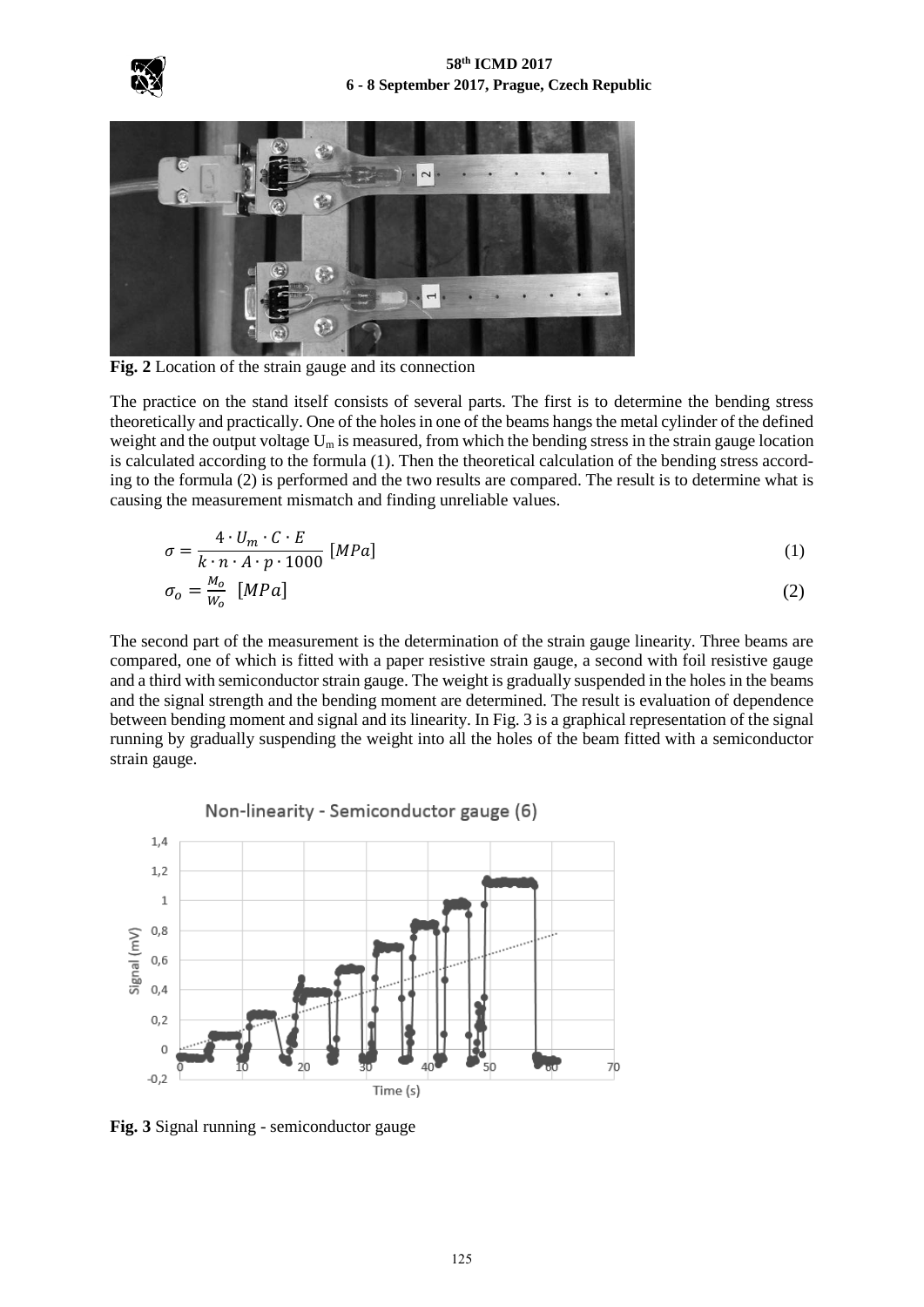

### **58th ICMD 2017 6 - 8 September 2017, Prague, Czech Republic**

In the third part, students have the opportunity to try amplifying the signal with a strain gauge bridge. The values measured on the beam with one active strain gauge added to the bridge by three resistors and a beam with two active strain gauges are compared. The fourth part deals with the determination of the modulus of elasticity of beam materials. It is measured on two beams fitted with the same strain gauges, one of which is made of structural steel, the other is of stainless steel. From the measured value of the signal, the modulus of elasticity of both beams is calculated from the formula (1) and the magnitudes of the signals can be compared for identical strain gauge connection, but other beam material. The last part of the measurement demonstrates the temperature dependence of different types of strain gauges with and without thermal compensation, it means when using only one or a two strain gauges in the bridge. Measurement is carried out similarly as in the previous steps, only artificially increasing the temperature of the strain gauge by heating to about 40  $\degree$  C. This is achieved by warming the strain gauge with warm air. The resulting values are tentative, but they can illustrate the temperature dependence of both types of strain gauges connection. The resulting signal waveform during warming and start of back cooling is shown in Fig. 1 (paper resistive strain gauge), Fig. 2 (foil resistive strain gauge) and Fig. 3 (two foil resistive strain gauges in the bridge).

### **RESULTS AND DISCUSSION**

The stand described above allows to students get to know with strain gauges properties in a practical way, to understand connection options and calculation of physical values, like strain, force or deformation.







Temperature sensitivity - Resistive foil gauge (2)

**Fig. 5** Temperature sensitivity for resistive foil gauge